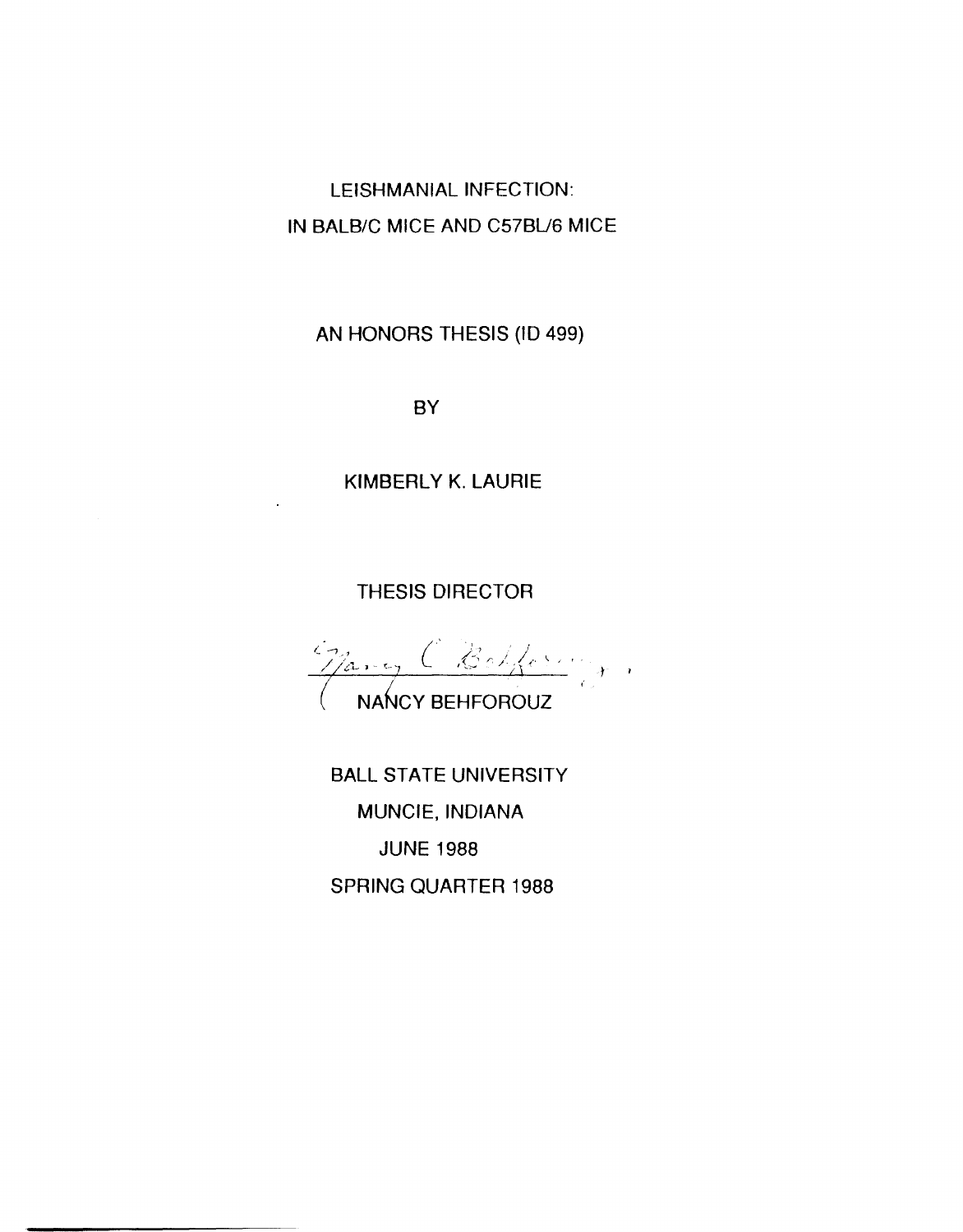## **INTRODUCTION**

In this study, we compare and contrast various parameters of infection between Balb/c and C57BU6 mice inoculated with Leishmania major. The Balb/c are susceptible to Leishmania major and eventually die from this infection. The C57BU6 mice are resistant to serious disease, but do become briefly infected. We measured the progress of infection by examining spleen weight, lymph node weight, presence of  $L$ . major in the spleen, and the percentage of la positive macrophages in the peritoneal exudate at various times after infection in both strains of mice. From these experiments, we hope to better understand the parameters comprising an effective immune response against L. major, particularly the role of macrophage activation in both mouse strains. In previous experiments in our lab it has been determined that following infection, the Balb/c mice develop Iymphoadenopathy, increased foot pad size with the eventual lose of the foot, metastasis of L. major to the spleen, and increased level of positive la peritoneal exudates.

, ال<br>بالية <sup>الت</sup>اريخ

오기

In other experiments it has been shown that increased levels of la expression is related to an active immune response to certain intra-cellular parasites and autoimmune processes in genetically abnormal mice. For instance, Beller, Kiely, and Unanue demonstrated that A/St mice showed an increased number, from 7.1% to 69%, of la positive peritoneal macrophages when infected with Listeria monocytogenes. They also demonstrated that this increase in la was only induced when antigen specific T-cells were involved. (1) One way that T-cells are thought to induce la on the surface of macrophages is through the secretion of gamma interferon.(6)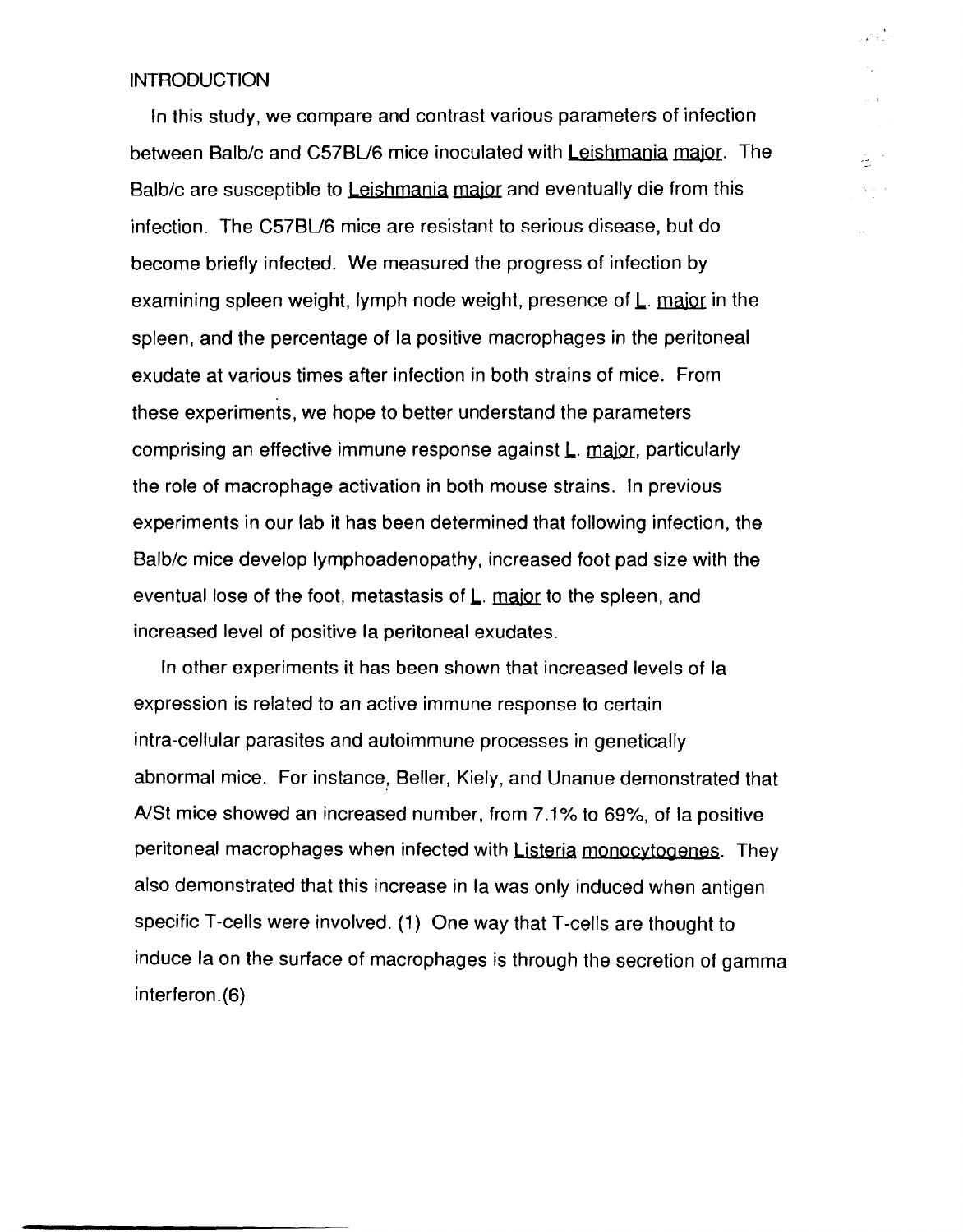MRL mice, a strain that becomes autoimmune, display an increase in their percentage of positive la peritoneal macrophages with the progression of autoimmunity. At 3 months the mice show no sign of autoimmunity. At this time 9% of their peritoneal macrophages are positive for la. At 4 months the mice start showing signs of autoimmunity and their percentage of la positive peritoneal macrophages increases to 35%. (4) It is thought that the increase in la expression may be directly related to the disease process occuring in these animals, possibly as a cause or result.

## MATERIALS AND METHODS

#### Preparation for experiment one

Twenty two 8alb/c male mice and 21 C578U6 male mice were injected with stationary phase, promastigote  $L$ . major diluted in saline to 2 X 10<sup>7</sup> ml. Each mouse was infected with 0.05 ml of 2 X 10<sup>7</sup> ml in the left foot pad to give a total inoculation of 1 X 10<sup>6</sup> protozoa/mouse. The L. major culture was grown in Medium 199(Sigma Chemical Company) plus 20% fetal calf serum(FCS).

## Preparation of experiment two

Sixteen 8alb/c male mice and 16 C57BU6 male mice were injected with 0.05 ml of 2 X  $10^7$  promastigotes, as before. Five C57BL/6 mice were kept as uninfected controls.

2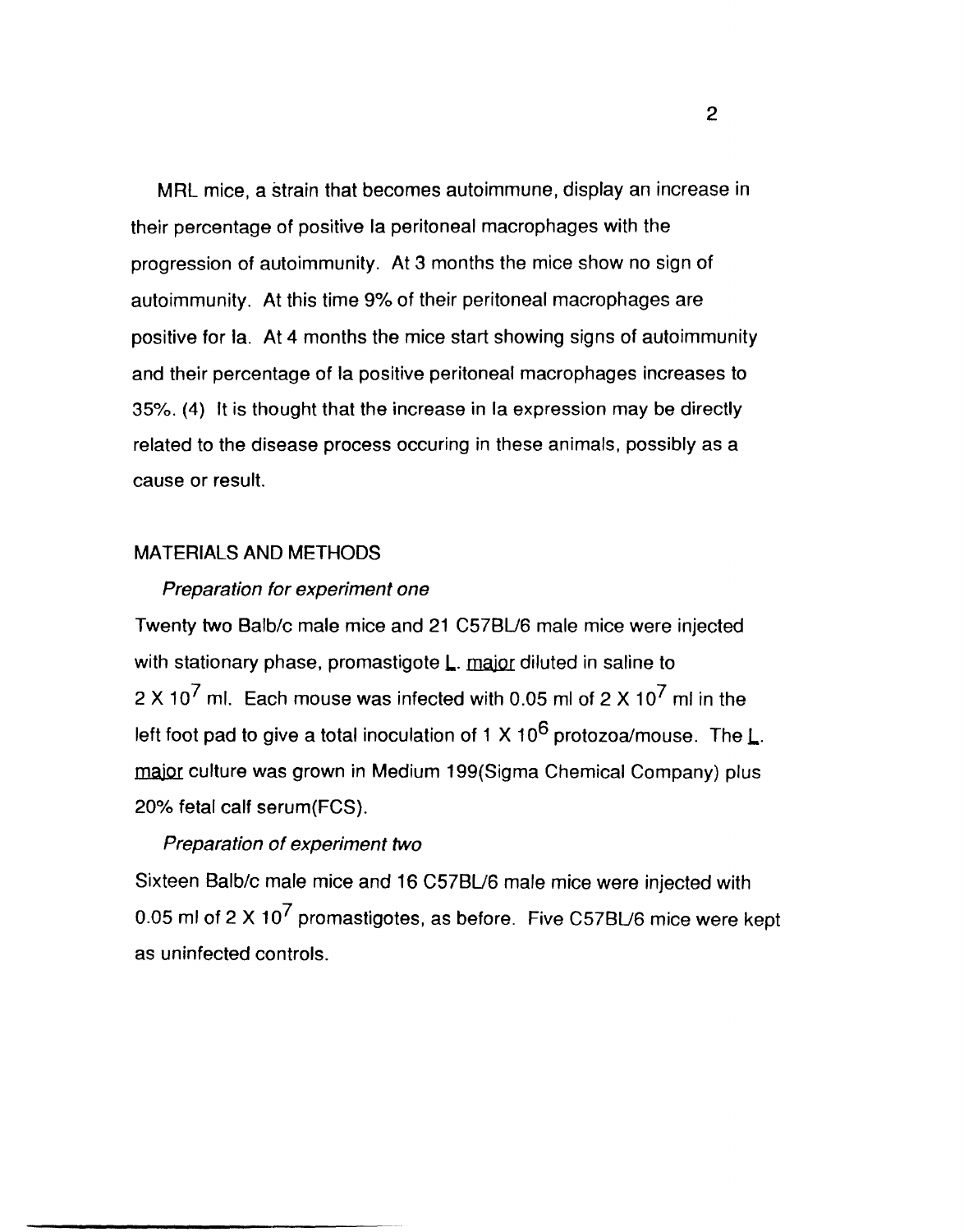#### Paraformaldehyde fixative

One percent paraformaldehyde was used to fix the adherent peritoneal cells after incubation. This was made fresh before use from 4% stock paraformaldehyde solution, diluted in a phosphate  $(PO<sub>A</sub>)$  buffer solution each trial. The 4% solution was made every two weeks by dissolving 2 grams of paraformaldehyde in 47.5 ml of  $0.1M$  PO<sub>4</sub> buffer (ph 7.3) solution. This was done by heating the solution to 70 degrees Celsius with continual stirring, then adding 2.5 ml of 0.001 M CaCl<sub>2</sub>. The solution was cooled and filtered through a Buchner funnel with Whatman #1 filter paper. After filtering, another 5 ml of 0.1M  $PO<sub>4</sub>$  buffer solution was added. This 4% solution was then refrigerated and diluted on the day of the trial with additional PO<sub>4</sub> buffer.

## Monoclonal Antibody

Two monoclonal antibodies recognizing different anti-Ia molecules were graciously provided by Dr. E. Unanue's laboratory and were used in order to detect la on the Balb/c macrophages (anti-la<sup>d</sup>) and C57BI/6 macrophages (anti-la<sup>b</sup>). Previous experiments in our lab determined that the anti-la<sup>d</sup> actually did detect the la of Balb/c mice specifically. Before use, the anti-ia<sup>d</sup> was diluted on the day of each trial. Fifty microliters of anti-la<sup>d</sup> was diluted on the day of each trial. Fifty microliters of anti-la<sup>d</sup> was diluted in 450 microliters of rabbit serum diluent on the day of the trial. The rabbit serum diluent contains 10 mg/ml bovine serum albumin,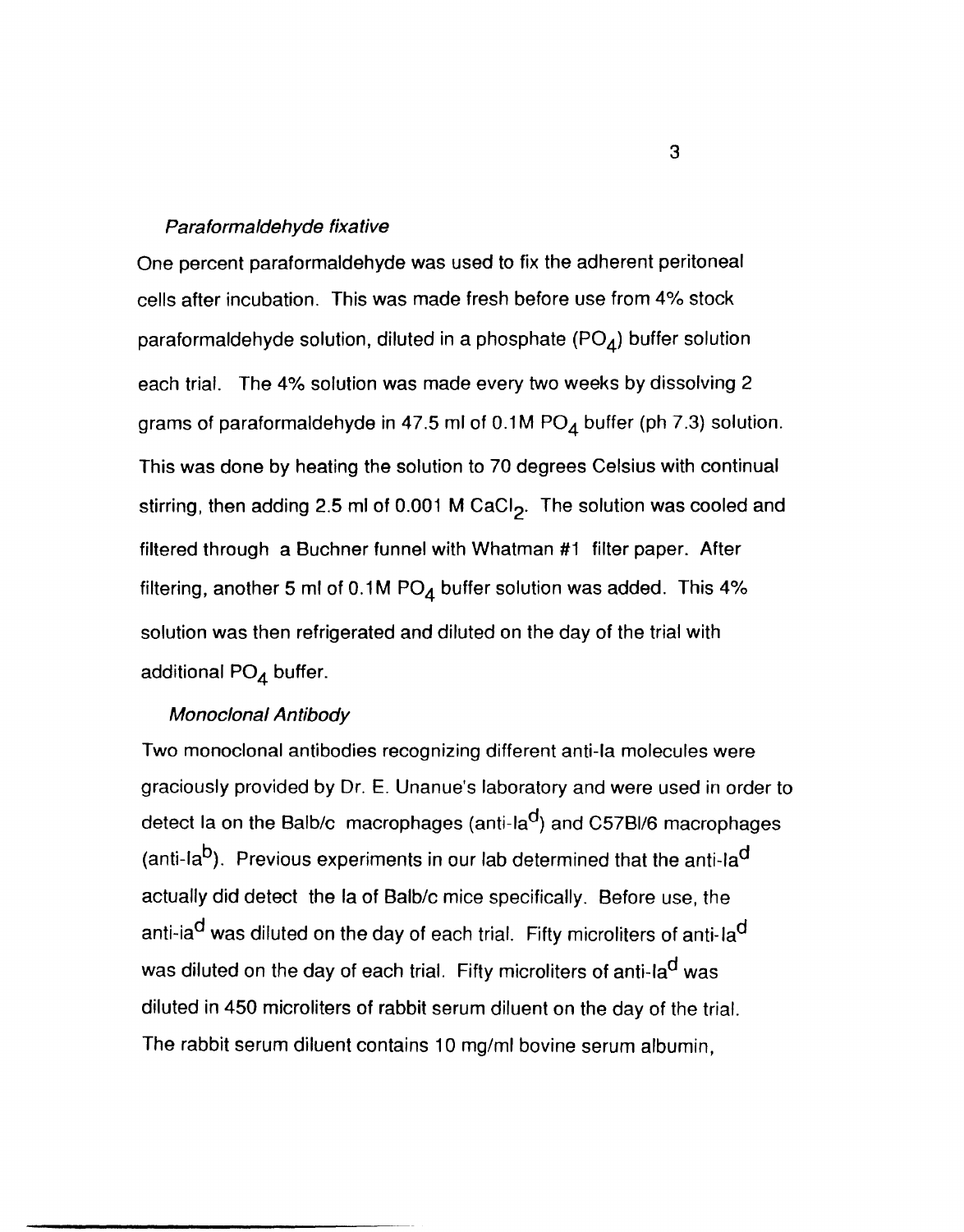10% normal rabbit serum in RPMI 1640 Medium (Sigma Chemical Company).

Monoclonal anti-la<sup>b</sup> was used for the C57BL/6 mice and was also made fresh on the day of the trial. Fifty microliters was diluted in 450 microliters of rabbit serum. This antibody was also found to be highly specific for detecting la<sup>b</sup> on the C57BL/6 macrophages, but did not react with Ia molecules ( $\text{Ia}^d$ ) found on the Balb/c macrophages.

#### Fab'2 conjugate

An FITC (Fluorescein Isothiocyanate) conjugated antibody fragment (Fab'2) directed toward the Fc portion of the monoclonal anti-Ia was provided by Or. E. Unanue's laboratory. This particular conjugate was only used at the beginning of the first experiment. The Fab'2 did not stain cells non-specifically. The conjugate was diluted in 198 ul of rabbit serum diluent to a concentration of approximately 86 ug/ml.

Later in our work, a Oichlorotriazinyl Amino Fluorescein (OTAF) conjugate was used to detect the presence of anti-Ia antibodies adhering to the macrophage surfaces. The conjugate was purchased from Pel Freeze Biologicals. Both conjugates had comparable staining capacity on macrophages from normal and infected animals. The DTAF was alliquoted into 20 ul quantities and stored in a freezer. The 20 ul quantities contained .66mg/ml of protein. The 20 ul quantities were diluted the day of the trial with 220 ul of rabbit serum, bringing the protein concentration to approximately .14mg/ml.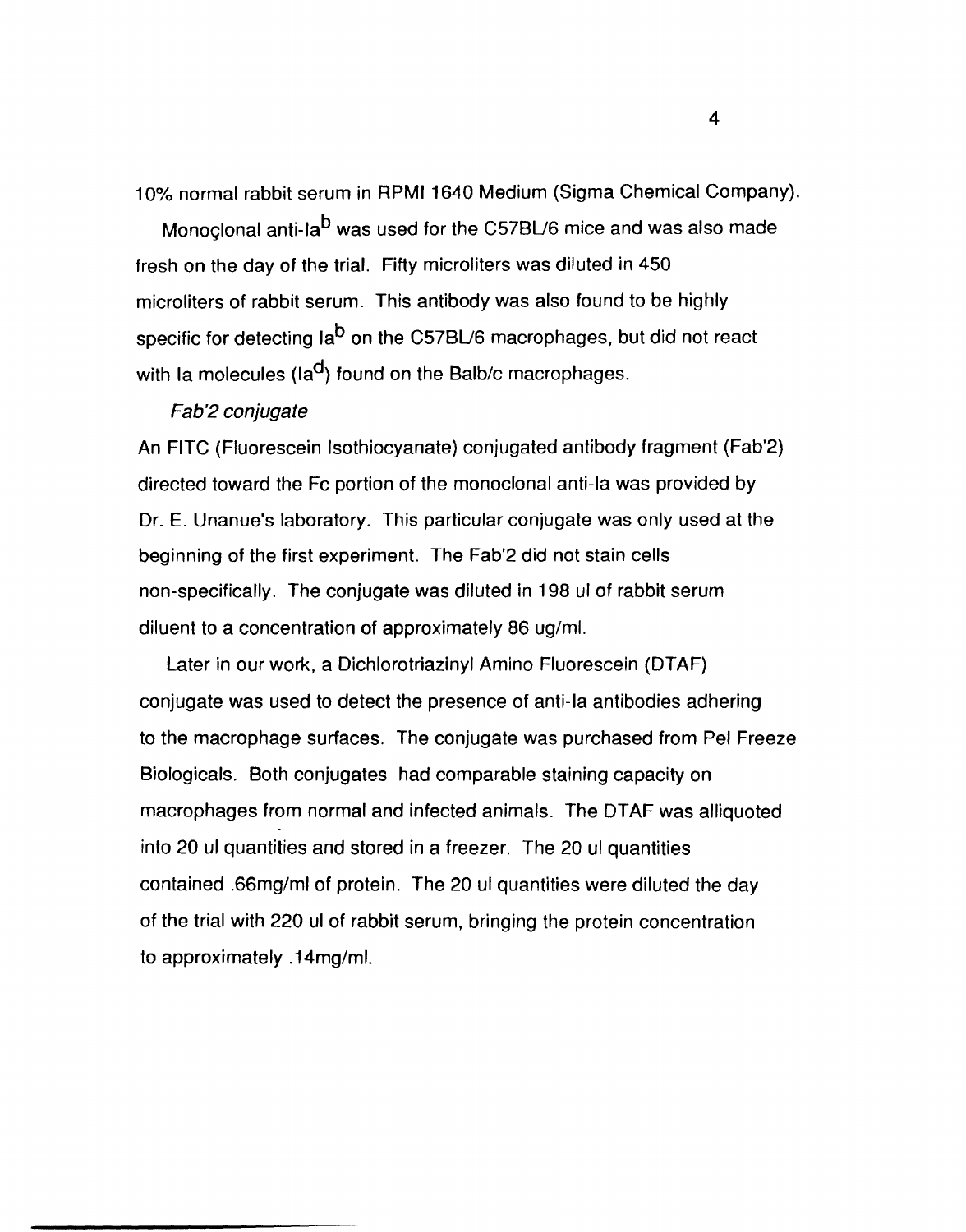Procedure for removal and staining of peritoneal exudate cells For each trial, 2 infected Balb/c, 2 infected C57BI/6 mice, 1 normal Balb/c, and on occasion a normal C57BI/6 were sacrificed by asphiyxiation with  $CO<sub>2</sub>$  The peritoneal exudate cells (PEC's) were collected by lavage using 8 - 10 ml RPMI 1640 medium supplemented with 5% FCS. The cells were spun in a centrifuge at 2000 rpm for 15 minutes. They were then collected and raised in RPMI 1640 plus 5% FCS, counted, and adjusted to approximately 2 X  $10^6$ /ml. Coverslips (Bellco. labs) were placed in a 24-well micro-titer plate (Falcon 3047 multiwell tissue culture plate) and 1 ml of the 2 X 10<sup>6</sup> /ml cell suspension was placed in each well (3) wells were set up for the normal mice 2 were stained with anti-Ia the other one was a control using PBS). The micro-titer plate was then spun for 5 minutes in the centifuge at 1000 rpm to aid in the adherence of the cells to the coverslips. The plate was then placed in an incubator for 2 hours at 37 degrees Celsius and 5%  $CO<sub>2</sub>$ .

The staining procedure was carried out as described by Beller and Unanue with some amendment(1). The plate was removed from the incubator and each coverslip was washed with saline. The coverslips were then placed in clean wells with approximately 1 ml of 1% paraformaldehyde for 15 minutes at room temperature (the 1% paraformaldehyde did not affect detection of la and acted to kill and fix

5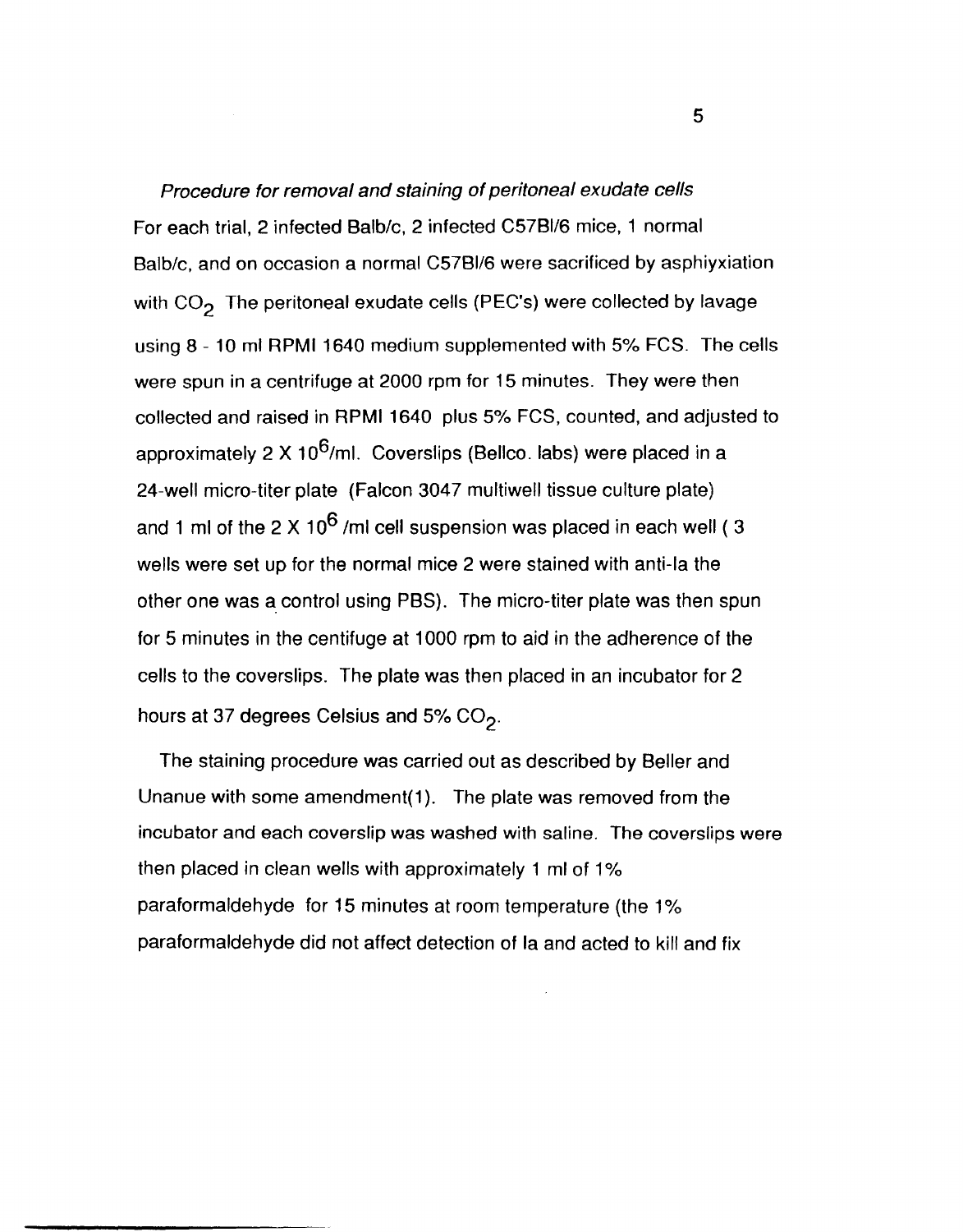the cells on the coversiips).  $(1)$  The coversiips were again washed with saline and then placed cell side down, within the depression of a hanging drop slide, containing 17-20 ul of either anti-la<sup>b</sup>, anti-la<sup>d</sup>, or PBS. The PBS was used as an control to detect non-specific staining. These slides were placed on ice for 30 minutes. After 30 minutes, the slides were washed gently but throughly with saline from a squeeze bottle and placed cell side down on a clean hanging drop slide containing 17-20 ul of anti Fab'2 conjugated with FITC or DTAF dye. The slides were placed on ice for 30 minutes and then the coverslips were washed again with saline. The coverslips were then placed separately in wells of a 24 well micro-titer plate. Each well contained 1 ml of PBS. The cells were stored in the wells until they could be examined the next day under the Zeiss fluorescent microscope. These coverslips were taken from the wells and placed cell side down in 17-20 ul of PBS on a hanging drop slide and examined under 400X magnification.

## Footpads

The infected foot pads of all mice were measured on the day of the trial with a Vernier caliper gauge by measuring the width from the top to the bottom of the footpad. This procedure was done to determine the rate of swelling of the infected foot and to establish normal levels using the normal mice.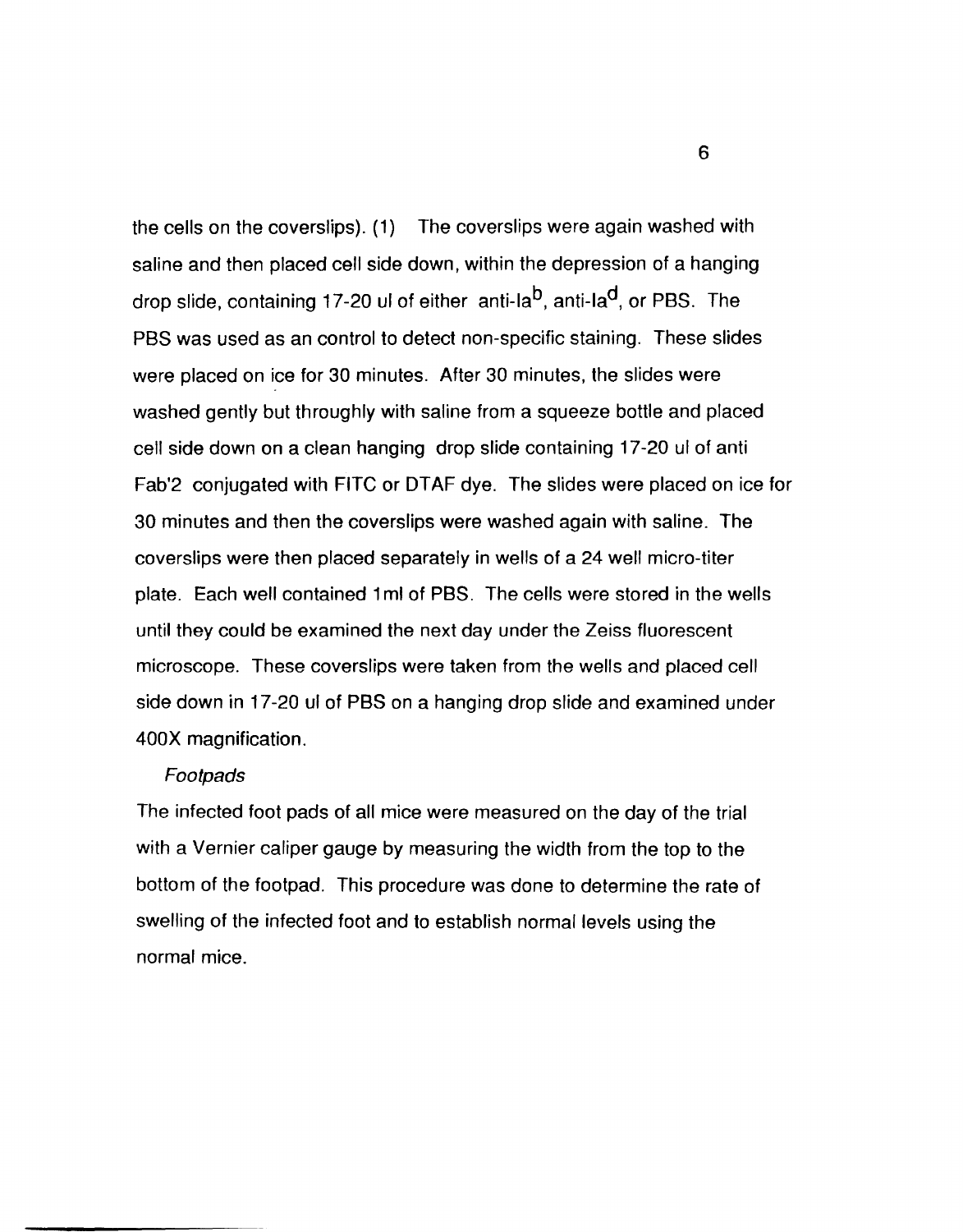#### Spleen culture

The spleens of the infected mice were removed sterilely after the PEC's were collected. The spleens were placed into a sterile petri dish with Hank's Balanced Salt Solution (HBSS) weighed and then ground with two frosted end glass slides. The spleen suspension was then transfered to a 15 ml centrifuge tube (Corning) and centrifuged at 7 for 8 minutes. After they were centrifuged, the supernantant was decanted and the spleen cells were vortexed and the resuspended in 10 ml of Medium 199 with 20% FCS and transferred into a 25  $\text{cm}^2$  culture bottle (Corning). The spleen cells were then incubated at 25 degrees Celsius. They were checked daily for the presence of Leishmania major by microscopic examination of a sample of the culture fluid. Negative cultures were reincubated for a period of three weeks before being discarded.

## Lymph nodes

The hind leg popliteal lymph nodes of the infected mice were removed and weighed to determine the level of Iymphoadenopathy. The popliteal lymph nodes that were removed were the regional draining lymph nodes of the infected foot.

7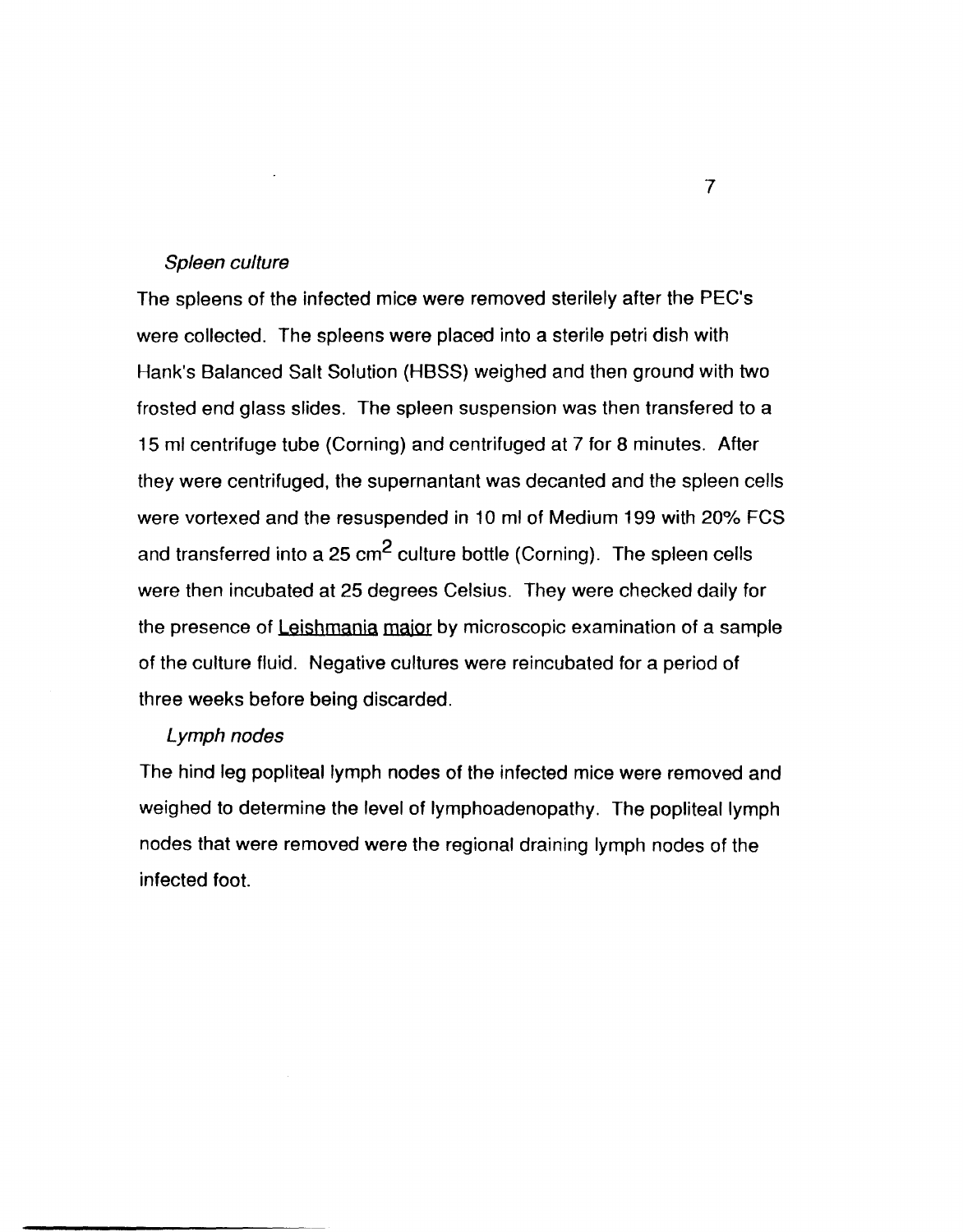## **RESULTS**

#### Enlargement of the spleen

In both experimental trials the spleen size of the Balb/c enlarged through out the course of the experiment. The C57BI/6 mice showed a slight increase at the beginning of the experiment one, but then their spleens returned to their normal sizes and remained normal in size throughout the rest of the experiment. (See Figure 1 and 2) On the graphs below the x axis represents the spleen weight in grams and the y axis represents how many days the mouse has been infected. Figure one represents the results of experiment one and figure two represents the results of experiment two.





SPLEEN WEIGHT EYFER IIIEIIT ONE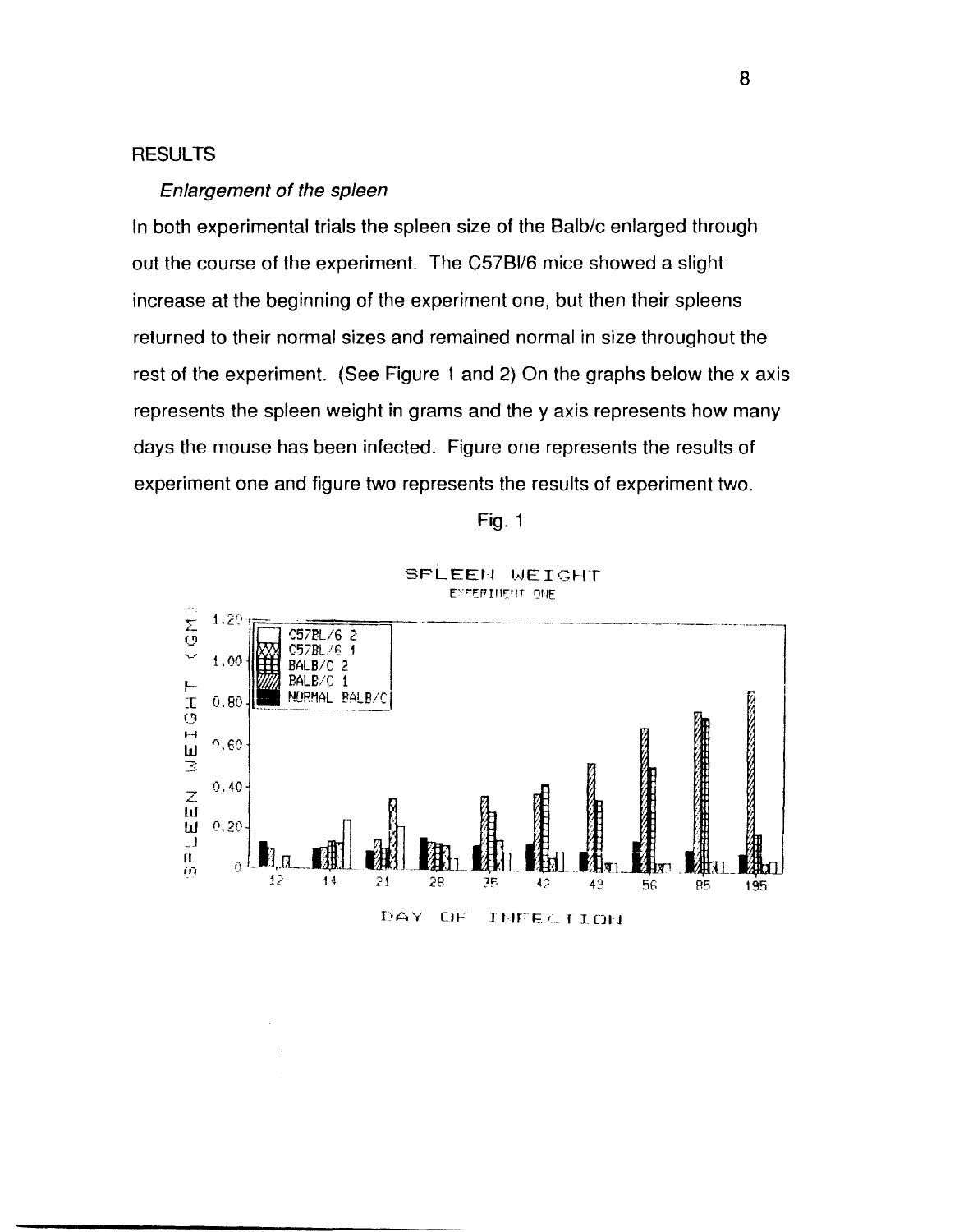

#### Enlargement of the lymph nodes

The lymph nodes of both the Balb/c mice and the C57BL/6 mice became enlarged during the course of the infection. While the lymph nodes of the Balb/c mice grew progressively larger, the C57BL/c only slightly increased throughout the experiments. (See fig. 3 and 4)

Fig. 3



9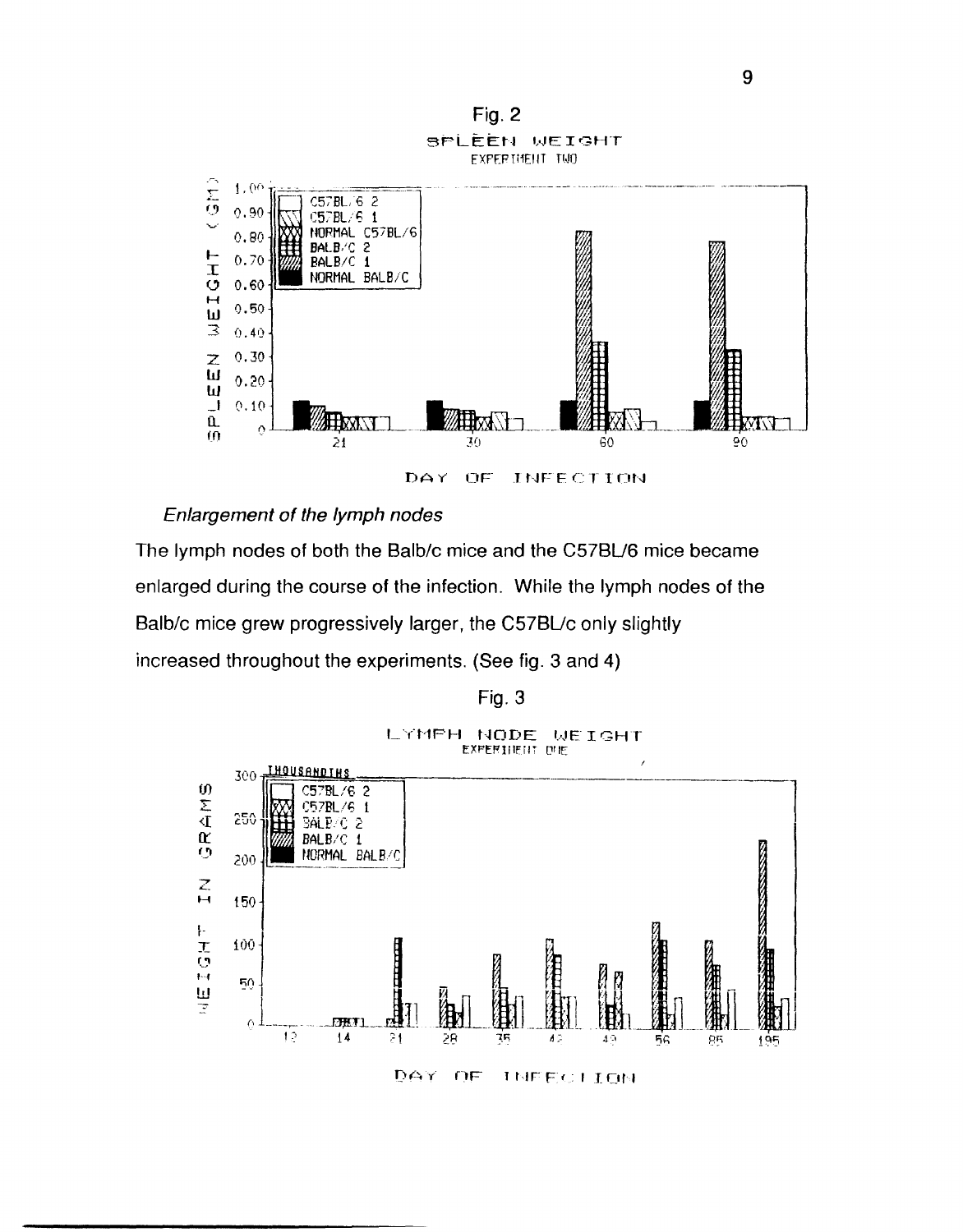



## LYMPH NODE WEIGHT **EXFERIMENT THO**

## Percent of la positive macrophages

The percentage of Ia on the Balb/c mice began to increase early after infection and stayed above normal throughout the course of both experiments. The C57BL/6 mice never showed a significant increase in la level. In experiment 1 the marked increase in Ia in Balb/c mice did not appear until day 28 of infection whereas an indication of an increase in la in experiment two was first noted in mice sacrificed on day 21 of infection. A highly significant increase in la expression in the infected mice was not detected in these mice until day 60. (See Fig. 5 and 6)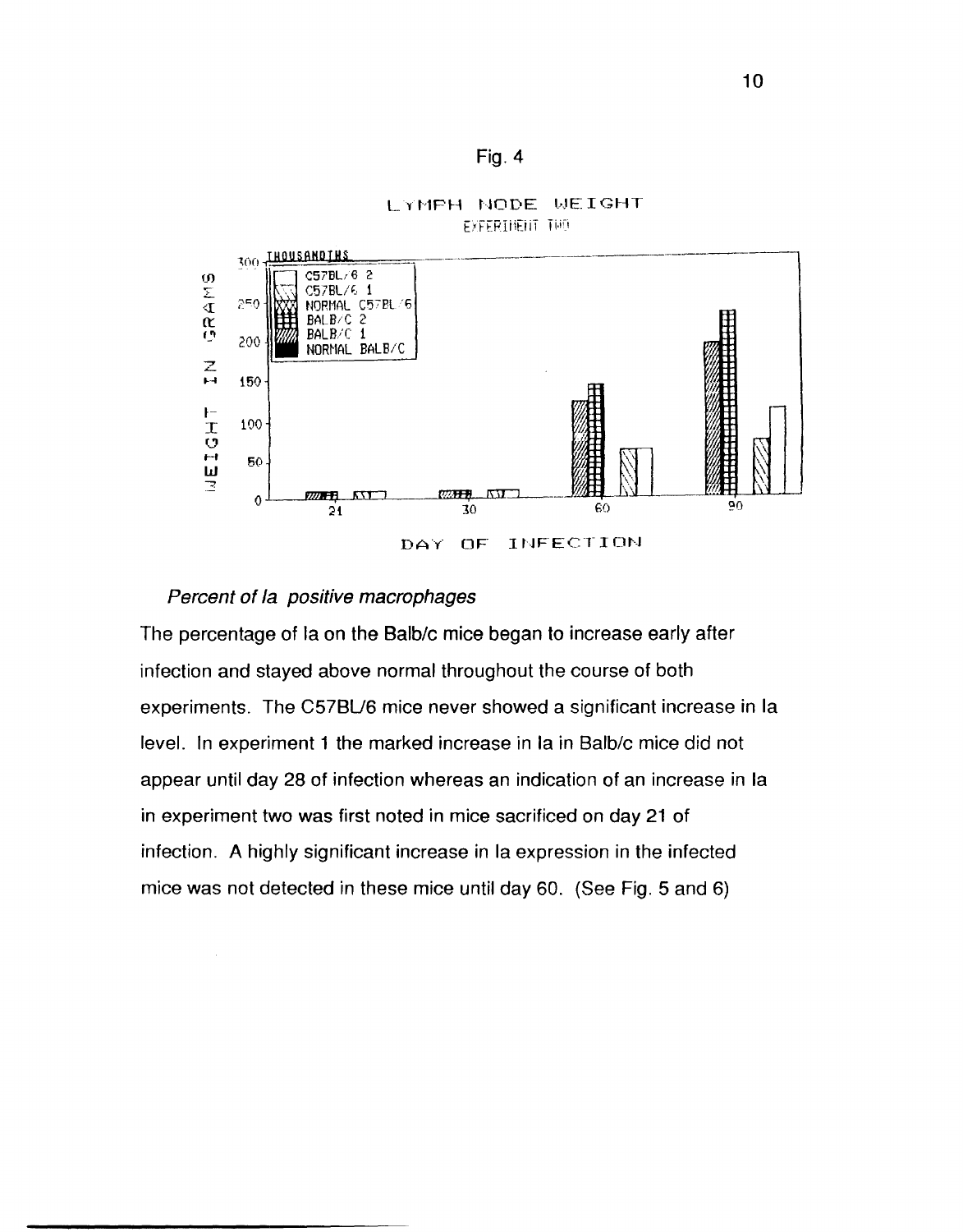



Fig. 6

THE FERCENT OF Ia POSITIVE MACROPHAGES EXPERIMENT 2



INFECTION DAY OF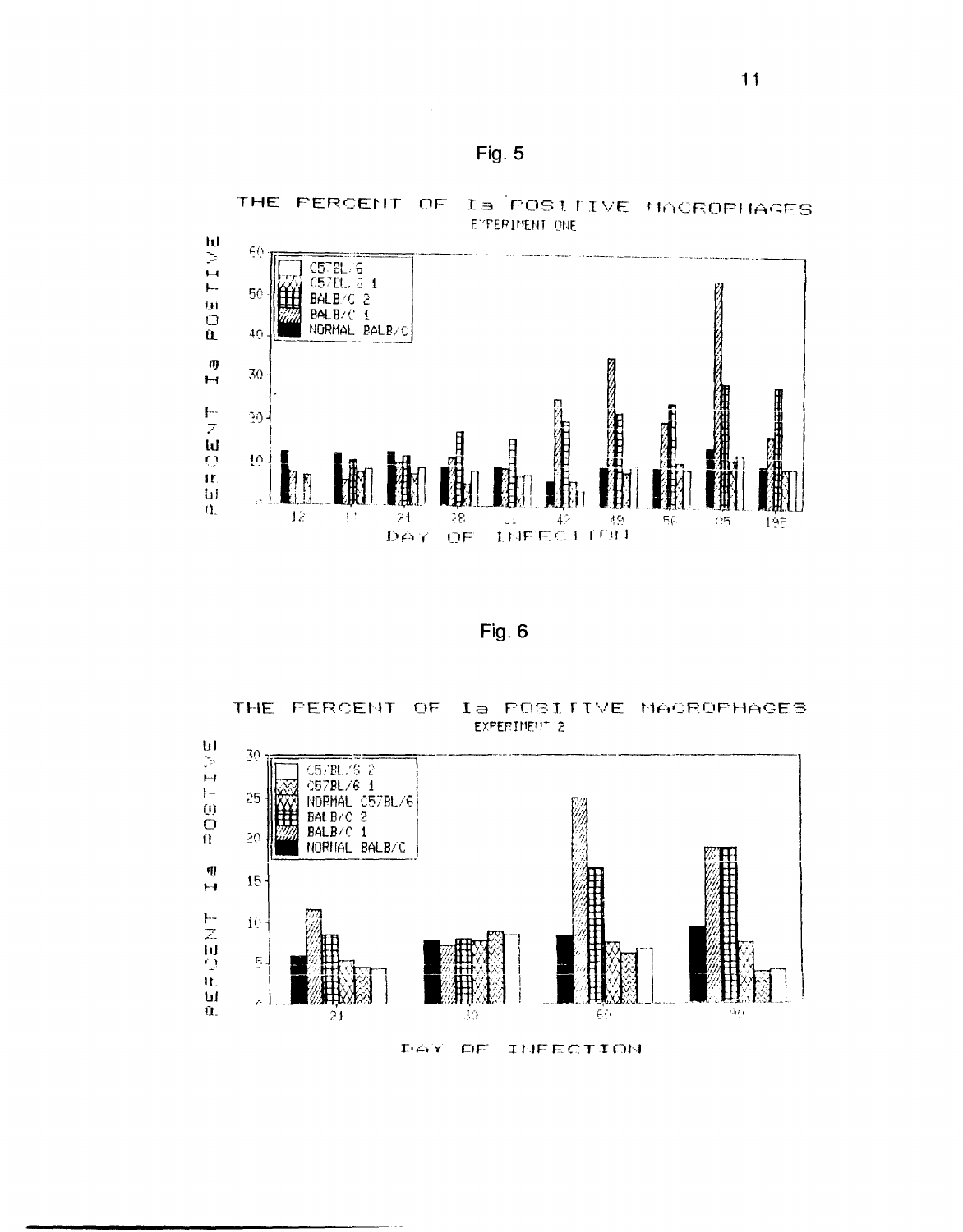The line graphs of Figures 7,8,9, and 10 show the average of la positive macrophages in infected animals compared to the normal mice. The lined in region indicates the average of the normal mice including two standard deviations and the individual points represent each animal's percentage. The Balb/c mice showed an increase in the percentage of la positive peritoneal macrophages during the course of both experiments. The infected C57BI/6 mice showed no marked increase in la percentage.

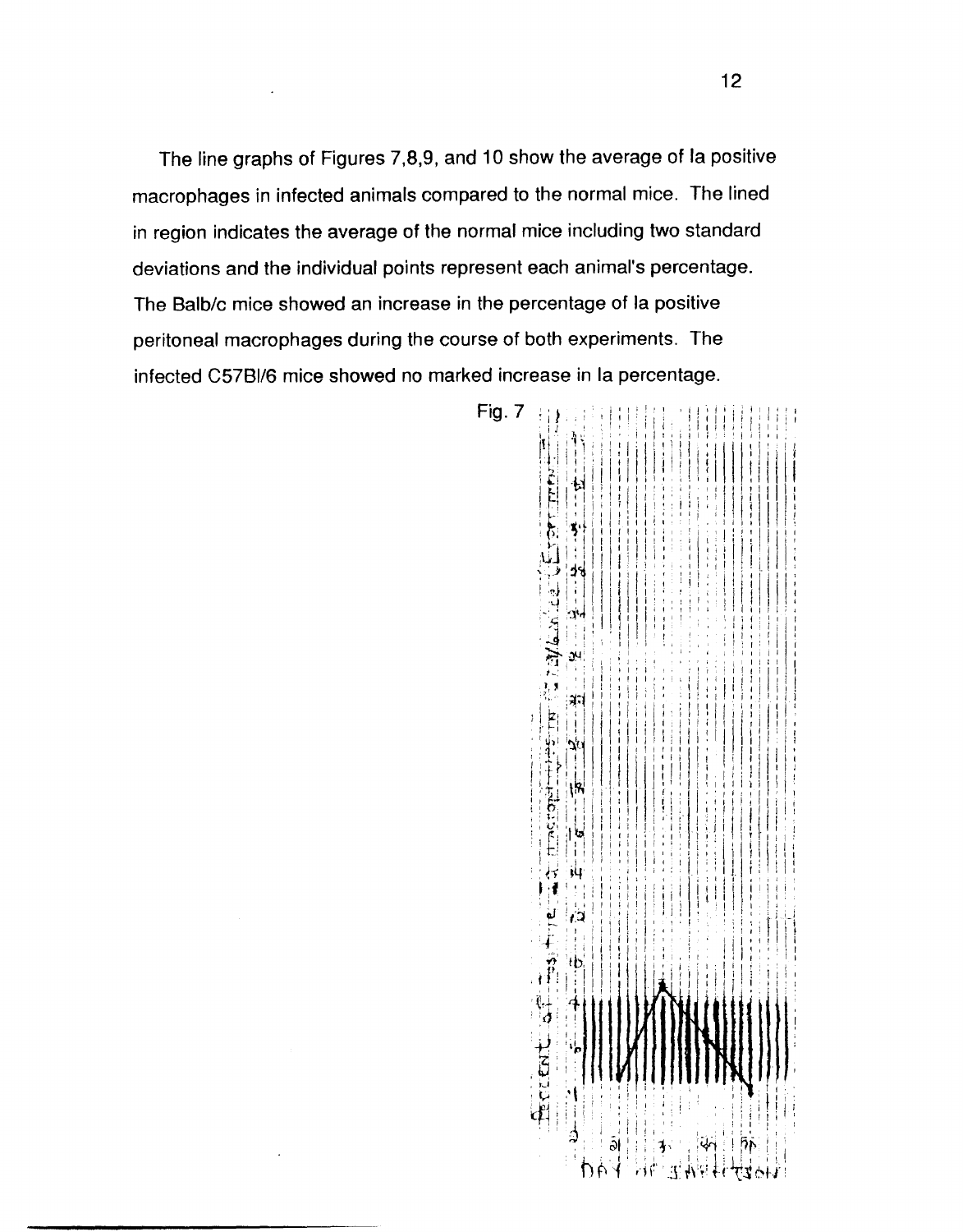

Fig. 8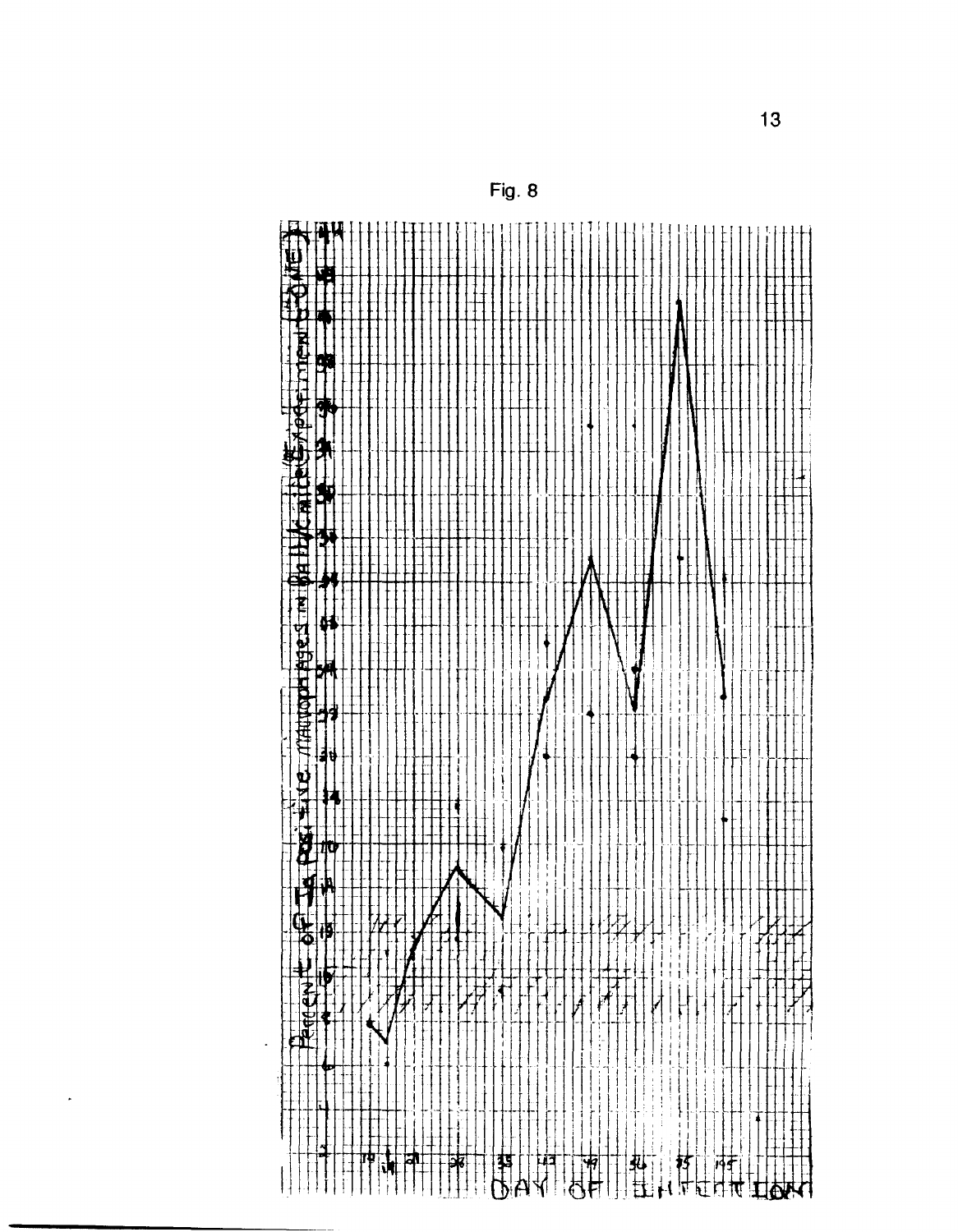|               | Ħ<br>AFFERM | Le Host tud Macrozinges in Estatt mice (Exercisant one) |   |                     |               |               |                         |        |         |   |  |
|---------------|-------------|---------------------------------------------------------|---|---------------------|---------------|---------------|-------------------------|--------|---------|---|--|
|               |             |                                                         |   |                     |               |               |                         |        |         |   |  |
|               |             | 倅                                                       | þ | N<br>$\frac{1}{11}$ | $\frac{1}{2}$ | $\frac{1}{2}$ | a⊌<br><br>$\frac{1}{2}$ | Ħ<br>訷 | ₫.<br>H | 中 |  |
|               |             |                                                         |   |                     |               |               |                         |        |         |   |  |
|               |             |                                                         |   |                     |               |               |                         |        |         |   |  |
|               |             |                                                         |   |                     |               |               |                         |        |         |   |  |
|               |             |                                                         |   |                     |               |               |                         |        |         |   |  |
|               |             |                                                         |   |                     |               |               |                         |        |         |   |  |
|               |             |                                                         |   |                     |               |               |                         |        |         |   |  |
|               |             |                                                         |   |                     |               |               |                         |        |         |   |  |
|               |             |                                                         |   |                     |               |               |                         |        |         |   |  |
|               |             |                                                         |   |                     |               |               |                         |        |         |   |  |
|               |             |                                                         |   |                     |               |               |                         |        |         |   |  |
|               |             |                                                         |   |                     |               |               |                         |        |         |   |  |
|               |             |                                                         |   |                     |               |               |                         |        |         |   |  |
|               |             |                                                         |   |                     |               |               |                         |        |         |   |  |
|               |             |                                                         |   |                     |               |               |                         |        |         |   |  |
|               |             |                                                         |   |                     |               |               |                         |        |         |   |  |
|               |             |                                                         |   |                     |               |               |                         |        |         |   |  |
|               |             |                                                         |   |                     |               |               |                         |        |         |   |  |
|               |             |                                                         |   |                     |               |               |                         |        |         |   |  |
|               |             |                                                         |   |                     |               |               |                         |        |         |   |  |
|               |             |                                                         |   |                     |               |               |                         |        |         |   |  |
|               |             |                                                         |   |                     |               |               |                         |        |         |   |  |
|               |             |                                                         |   |                     |               |               |                         |        |         |   |  |
|               |             |                                                         |   |                     |               |               |                         |        |         |   |  |
|               |             |                                                         |   |                     |               |               |                         |        |         |   |  |
|               |             |                                                         |   |                     |               |               |                         |        |         |   |  |
|               |             |                                                         |   |                     |               |               |                         |        |         |   |  |
|               |             |                                                         |   |                     |               |               |                         |        |         |   |  |
|               |             |                                                         |   |                     |               |               |                         |        |         |   |  |
|               |             |                                                         |   |                     |               |               |                         |        |         |   |  |
|               |             |                                                         |   |                     |               |               |                         |        |         |   |  |
|               |             |                                                         |   |                     |               |               |                         |        |         |   |  |
|               |             |                                                         |   |                     |               |               |                         |        |         |   |  |
|               |             |                                                         |   |                     |               |               |                         |        |         |   |  |
|               |             |                                                         |   |                     |               |               |                         |        |         |   |  |
|               |             |                                                         |   |                     |               |               |                         |        |         |   |  |
|               |             |                                                         |   |                     |               |               |                         |        |         |   |  |
|               |             |                                                         |   |                     |               |               |                         |        |         |   |  |
|               |             |                                                         |   |                     |               |               |                         |        |         |   |  |
|               |             | ۰                                                       |   |                     |               |               |                         |        |         |   |  |
|               |             |                                                         |   |                     |               |               |                         |        |         |   |  |
|               |             |                                                         |   |                     |               |               |                         |        |         |   |  |
|               |             |                                                         |   |                     |               |               |                         |        |         |   |  |
|               |             |                                                         |   |                     |               |               |                         |        |         |   |  |
|               |             |                                                         |   |                     |               |               |                         |        |         |   |  |
|               |             |                                                         |   |                     |               |               |                         |        |         |   |  |
|               |             |                                                         |   |                     |               |               |                         |        |         |   |  |
|               |             |                                                         |   |                     |               |               |                         |        |         |   |  |
|               |             |                                                         |   |                     |               |               |                         |        |         |   |  |
|               |             |                                                         |   |                     |               |               |                         |        |         |   |  |
| $\frac{1}{2}$ |             |                                                         |   |                     |               |               |                         |        |         |   |  |
|               |             |                                                         |   |                     |               |               |                         |        |         |   |  |
|               |             |                                                         |   |                     |               |               |                         |        |         |   |  |

 $\hat{\boldsymbol{\cdot} }$ 

Fig. 9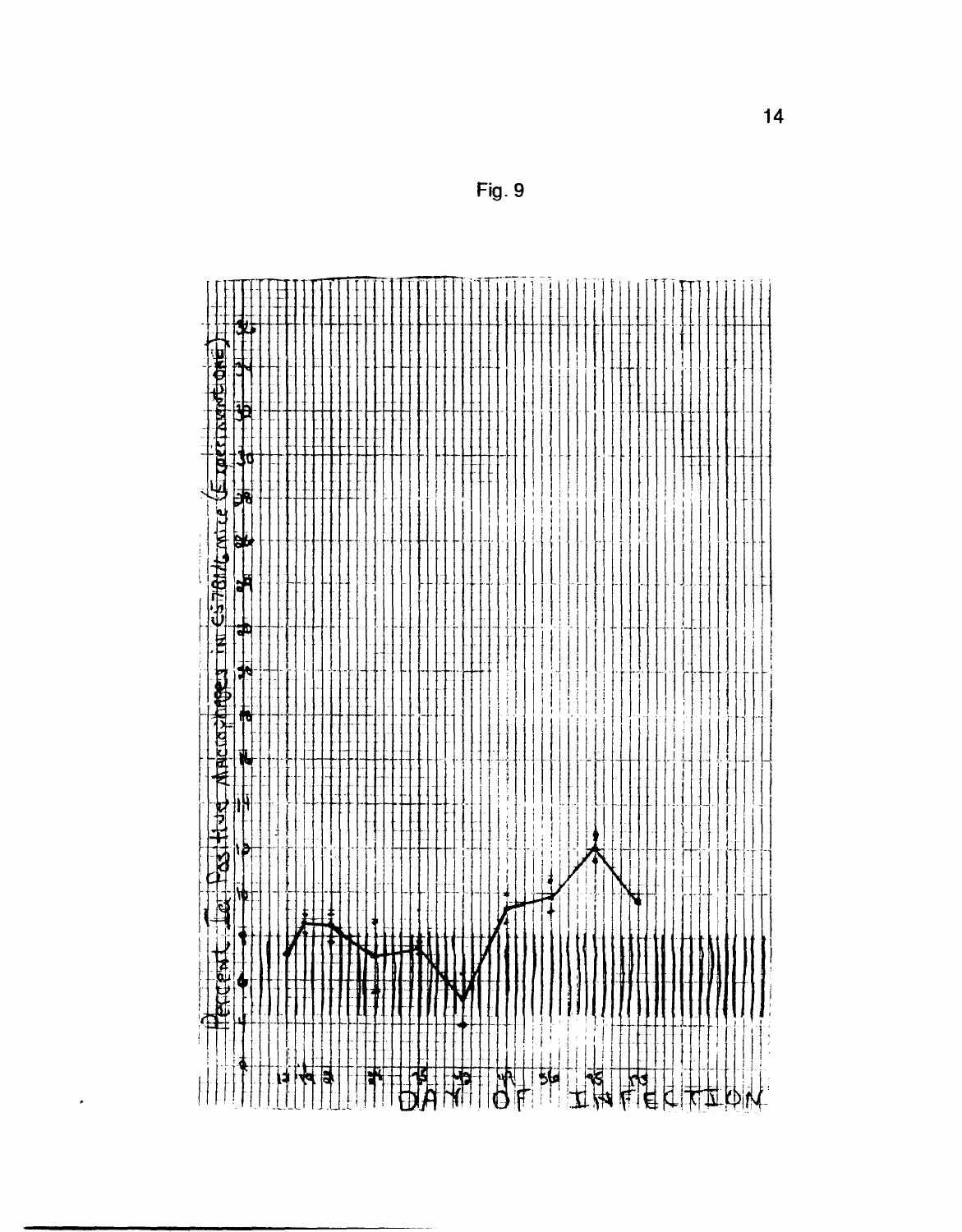| <b>XHII</b><br>ч | Huat                     | <b>Thereformedes in</b>                                                                                                                                                                                                                                                                                                                             |     |    | Ġ             |                      | <b>BIAIIDIC MILLE LEAPERIMONE TWO</b> |               |            | ð |
|------------------|--------------------------|-----------------------------------------------------------------------------------------------------------------------------------------------------------------------------------------------------------------------------------------------------------------------------------------------------------------------------------------------------|-----|----|---------------|----------------------|---------------------------------------|---------------|------------|---|
|                  | <br> }<br>$  \bar{\phi}$ | $\begin{picture}(20,20) \put(0,0){\line(1,0){10}} \put(15,0){\line(1,0){10}} \put(15,0){\line(1,0){10}} \put(15,0){\line(1,0){10}} \put(15,0){\line(1,0){10}} \put(15,0){\line(1,0){10}} \put(15,0){\line(1,0){10}} \put(15,0){\line(1,0){10}} \put(15,0){\line(1,0){10}} \put(15,0){\line(1,0){10}} \put(15,0){\line(1,0){10}} \put(15,0){\line(1$ | ی ا | łф | $\frac{1}{2}$ | $\overline{\bullet}$ | ą                                     | $\frac{1}{2}$ | ]<br> <br> | ╅ |
|                  |                          |                                                                                                                                                                                                                                                                                                                                                     |     |    |               |                      |                                       |               |            |   |
|                  |                          |                                                                                                                                                                                                                                                                                                                                                     |     |    |               |                      |                                       |               |            |   |
|                  |                          |                                                                                                                                                                                                                                                                                                                                                     |     |    |               |                      |                                       |               |            |   |
|                  |                          |                                                                                                                                                                                                                                                                                                                                                     |     |    |               |                      |                                       |               |            |   |
|                  |                          |                                                                                                                                                                                                                                                                                                                                                     |     |    |               |                      |                                       |               |            |   |
|                  |                          |                                                                                                                                                                                                                                                                                                                                                     |     |    |               |                      |                                       |               |            |   |
|                  |                          |                                                                                                                                                                                                                                                                                                                                                     |     |    |               |                      |                                       |               |            |   |
|                  |                          |                                                                                                                                                                                                                                                                                                                                                     |     |    |               |                      |                                       |               |            |   |
|                  |                          |                                                                                                                                                                                                                                                                                                                                                     |     |    |               |                      |                                       |               |            |   |
|                  |                          |                                                                                                                                                                                                                                                                                                                                                     |     |    |               |                      |                                       |               |            |   |
|                  |                          |                                                                                                                                                                                                                                                                                                                                                     | ł   |    |               |                      |                                       |               |            |   |
|                  |                          |                                                                                                                                                                                                                                                                                                                                                     |     |    |               |                      |                                       |               |            |   |
| И                |                          |                                                                                                                                                                                                                                                                                                                                                     |     |    |               |                      |                                       |               |            |   |
|                  |                          |                                                                                                                                                                                                                                                                                                                                                     |     |    |               |                      |                                       |               |            |   |
| Я                |                          |                                                                                                                                                                                                                                                                                                                                                     |     |    |               |                      |                                       |               |            |   |
|                  |                          |                                                                                                                                                                                                                                                                                                                                                     |     |    |               |                      |                                       |               |            |   |
| $\cdot$          |                          |                                                                                                                                                                                                                                                                                                                                                     |     |    |               |                      |                                       |               |            |   |
|                  |                          |                                                                                                                                                                                                                                                                                                                                                     |     |    |               |                      |                                       |               |            |   |
| ţ                |                          |                                                                                                                                                                                                                                                                                                                                                     |     |    |               |                      |                                       |               |            |   |
| 阠                |                          |                                                                                                                                                                                                                                                                                                                                                     |     |    |               |                      |                                       |               |            |   |
|                  |                          |                                                                                                                                                                                                                                                                                                                                                     |     |    |               |                      |                                       |               |            |   |
|                  |                          |                                                                                                                                                                                                                                                                                                                                                     |     |    |               |                      |                                       |               |            |   |
| л                |                          |                                                                                                                                                                                                                                                                                                                                                     |     |    |               |                      |                                       |               |            |   |
|                  |                          |                                                                                                                                                                                                                                                                                                                                                     |     |    |               |                      |                                       |               |            |   |
|                  |                          |                                                                                                                                                                                                                                                                                                                                                     |     |    |               |                      |                                       |               |            |   |
|                  | ł                        |                                                                                                                                                                                                                                                                                                                                                     |     |    |               |                      |                                       |               |            |   |
|                  |                          |                                                                                                                                                                                                                                                                                                                                                     |     |    |               |                      |                                       |               |            |   |
|                  |                          |                                                                                                                                                                                                                                                                                                                                                     |     |    |               |                      |                                       |               |            |   |
|                  |                          |                                                                                                                                                                                                                                                                                                                                                     |     |    |               |                      |                                       |               |            |   |
|                  |                          |                                                                                                                                                                                                                                                                                                                                                     |     |    |               |                      |                                       |               |            |   |
|                  |                          |                                                                                                                                                                                                                                                                                                                                                     |     |    |               |                      |                                       |               |            |   |
|                  |                          |                                                                                                                                                                                                                                                                                                                                                     |     |    |               |                      |                                       |               |            |   |
|                  |                          |                                                                                                                                                                                                                                                                                                                                                     |     |    |               |                      |                                       |               |            |   |
|                  |                          |                                                                                                                                                                                                                                                                                                                                                     |     |    |               |                      |                                       |               |            |   |
|                  |                          |                                                                                                                                                                                                                                                                                                                                                     |     |    |               |                      |                                       |               |            |   |
|                  |                          |                                                                                                                                                                                                                                                                                                                                                     |     |    |               |                      |                                       |               |            |   |
|                  |                          |                                                                                                                                                                                                                                                                                                                                                     |     |    |               |                      |                                       |               |            |   |
| 4                |                          |                                                                                                                                                                                                                                                                                                                                                     |     |    |               |                      |                                       |               |            |   |
|                  |                          |                                                                                                                                                                                                                                                                                                                                                     |     |    |               |                      |                                       |               |            |   |
|                  |                          |                                                                                                                                                                                                                                                                                                                                                     |     |    |               |                      |                                       |               |            |   |
|                  |                          |                                                                                                                                                                                                                                                                                                                                                     |     |    |               |                      |                                       |               |            |   |
|                  |                          |                                                                                                                                                                                                                                                                                                                                                     |     |    |               |                      |                                       |               |            |   |
|                  |                          |                                                                                                                                                                                                                                                                                                                                                     |     |    |               |                      |                                       |               |            |   |
|                  |                          |                                                                                                                                                                                                                                                                                                                                                     |     |    |               |                      |                                       |               |            |   |
|                  |                          |                                                                                                                                                                                                                                                                                                                                                     |     |    |               |                      |                                       |               |            |   |
| Ŧ                |                          |                                                                                                                                                                                                                                                                                                                                                     |     |    |               |                      |                                       |               |            |   |
|                  |                          |                                                                                                                                                                                                                                                                                                                                                     |     |    |               |                      |                                       |               |            |   |
|                  |                          |                                                                                                                                                                                                                                                                                                                                                     |     |    |               |                      |                                       |               |            |   |
|                  |                          |                                                                                                                                                                                                                                                                                                                                                     |     |    |               |                      |                                       |               |            |   |
|                  |                          |                                                                                                                                                                                                                                                                                                                                                     |     |    |               |                      |                                       |               |            |   |
|                  |                          |                                                                                                                                                                                                                                                                                                                                                     |     |    |               |                      | ţ                                     |               |            |   |
|                  |                          |                                                                                                                                                                                                                                                                                                                                                     |     |    |               |                      |                                       |               |            |   |
|                  |                          |                                                                                                                                                                                                                                                                                                                                                     |     |    |               |                      |                                       |               |            |   |
|                  |                          |                                                                                                                                                                                                                                                                                                                                                     |     |    |               |                      |                                       |               |            |   |
|                  |                          |                                                                                                                                                                                                                                                                                                                                                     |     |    |               |                      |                                       |               |            |   |
|                  |                          |                                                                                                                                                                                                                                                                                                                                                     |     |    |               |                      |                                       |               |            |   |
|                  |                          |                                                                                                                                                                                                                                                                                                                                                     |     |    |               |                      |                                       |               |            |   |

 $\ddot{\phantom{1}}$ 

**Fig. 10** 

 $\downarrow$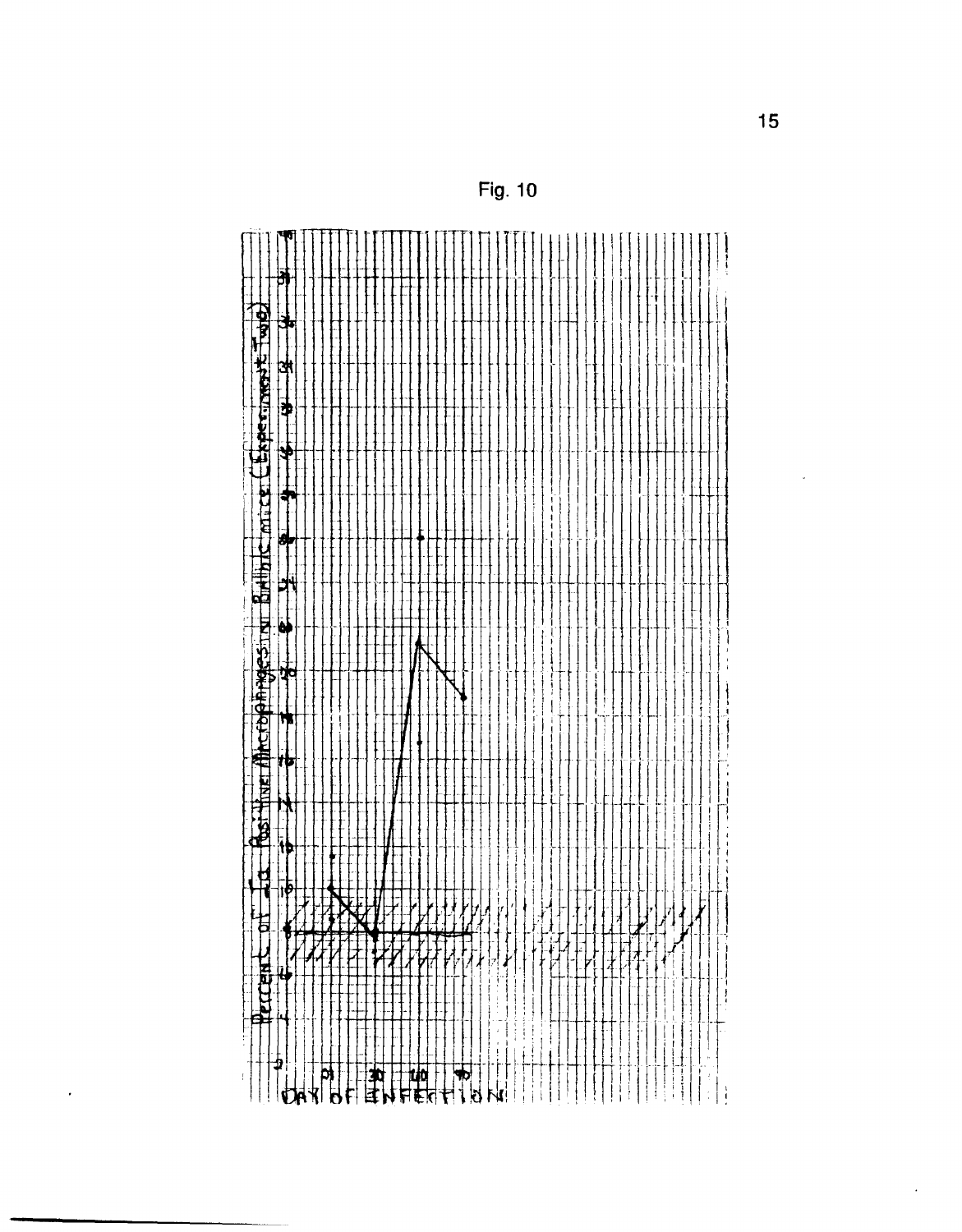## Footpad measurements

During the course of the experiment the Balb/c mices's footpads grew increasingly swollen and ulcerated until they eventually lost their foot. (See fig. 11 and 12) Foot loss is shown in the graph by the absense of bars. The C57BL/6 mice's footpads swelled minimumly in the beginning weeks of the infection then returned to their normal sizes.



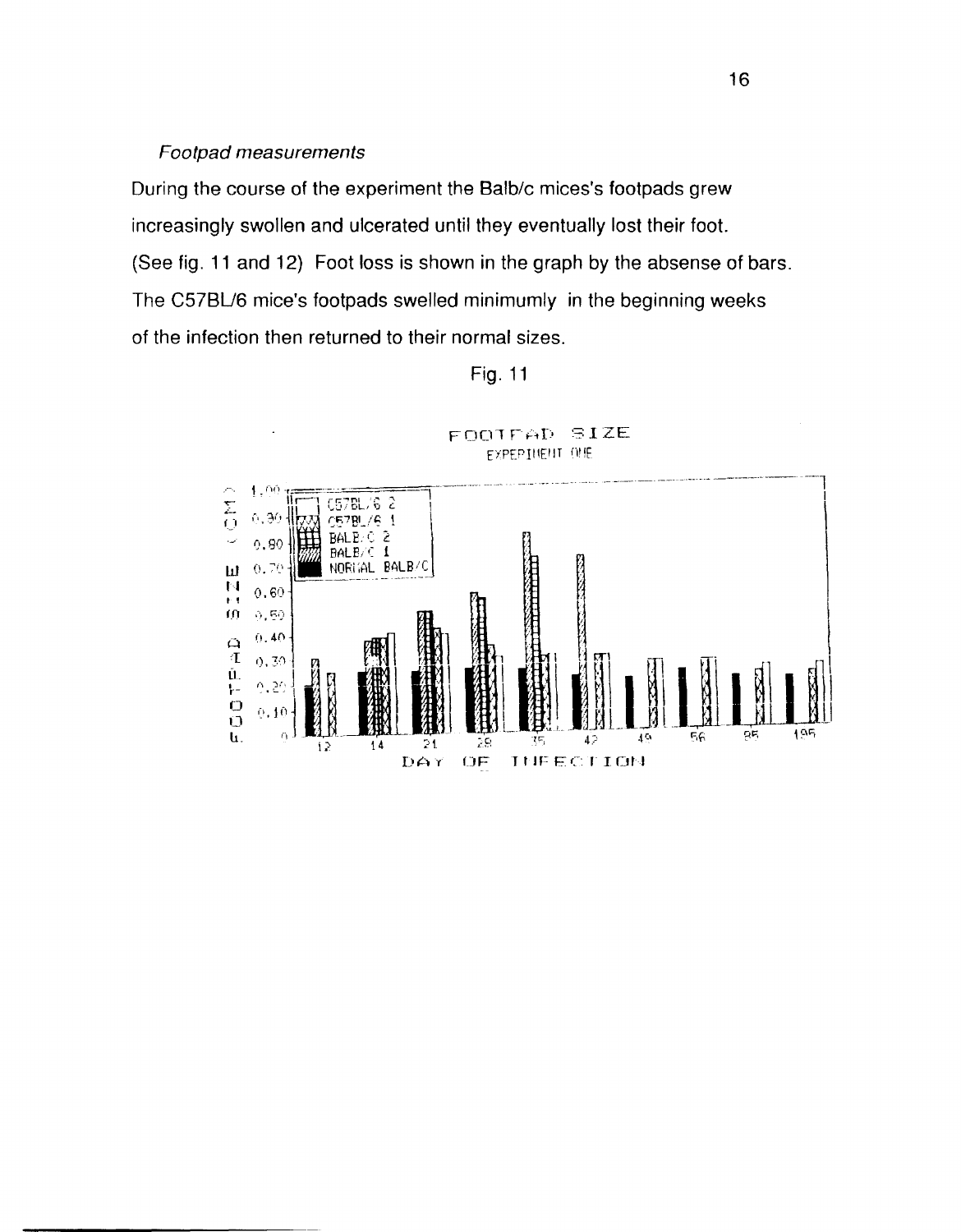



#### Increased numbers of Leishmania major

As the infection progressed, the L. major was detected in the spleens of both strains in progressively shorter times. (See tables 1 and 2) At the beginning of the experiment both types of mice had L. major in their spleens. At the conclusion of the experiment most of the C57BL/6 mice no longer had the protozoa in their spleens, showing that they could effectively rid themselves of this parasite.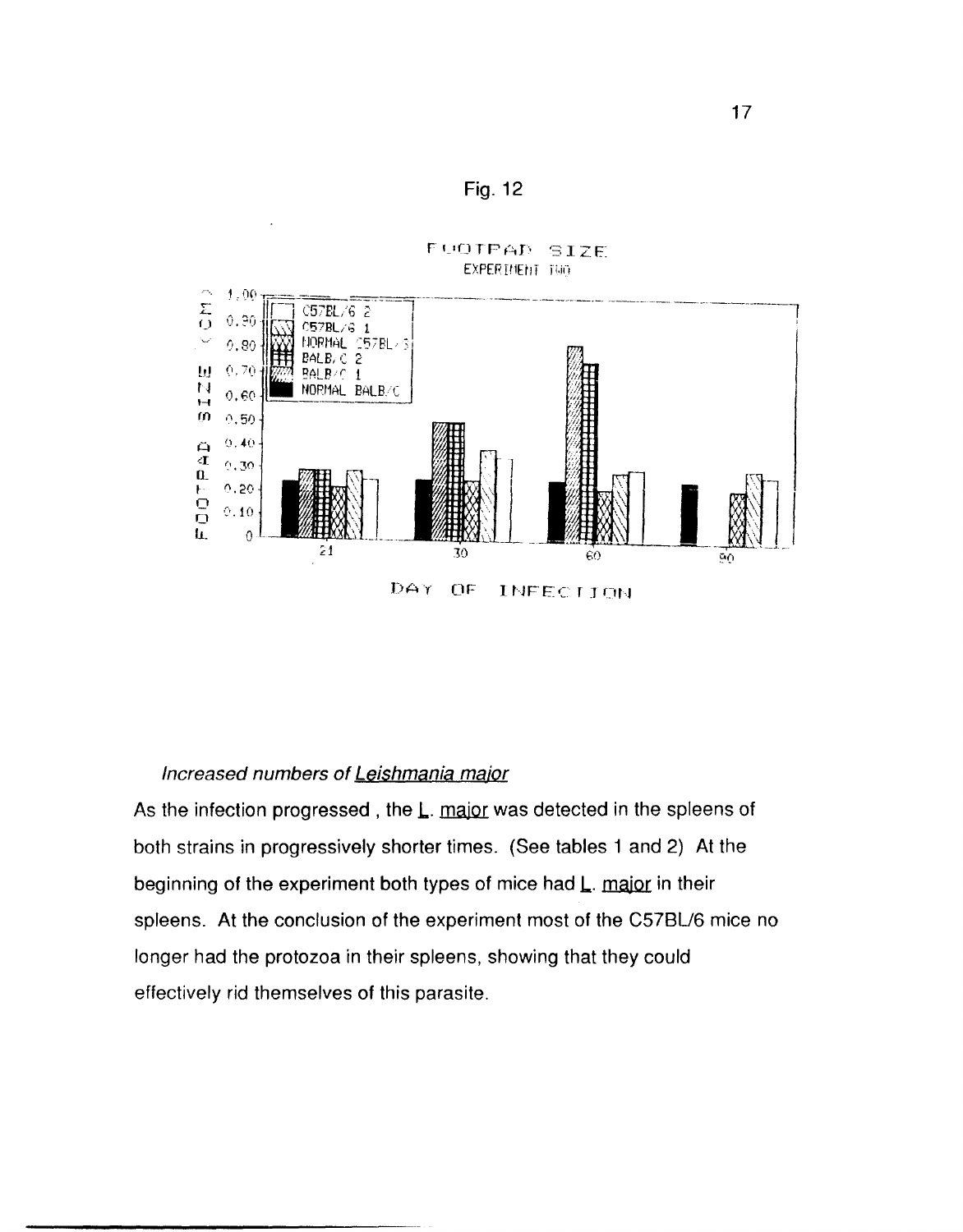$\sim$ 

 $\sim 10^{11}$  km s  $^{-1}$ 

| DAY OF INFECTION | DAY POSITIVE |
|------------------|--------------|
| C57BL/6 BALB/C   |              |
| 12               | 6, ND        |
| 12               | 13, ND       |
| 14               | 4, ND        |
| 14               | 11,5         |
| 21               | 3, 3         |
| 21               | 3, POS       |
| 28               | 5, 5         |
| 28               | 5, 5         |
| 35               | 4, 5         |
| 35               | 4, 4         |
| 42               | 4, 4         |
| 42               | 4, 4         |
| 49               | 3, ND        |
| 49               | 3, 1         |
| 85               | 8, 5         |
| 85               | 3,3          |
| 95               | NEG.         |
| 95               | 1, 1         |

# Table 2 (exp. 2)

|     | DAY OF INFECTION | DAY POSITIVE |
|-----|------------------|--------------|
|     | C57BL/6 BALB/C   |              |
| 21  |                  | 22, ND       |
|     | 21               | 7, 6         |
| 30  |                  | 13, 13       |
|     | 30               | 13, 13       |
| 60  |                  | POS          |
|     | 60               | POS          |
| 90  |                  | 4, ND        |
|     | 90               | 4, ND        |
| 134 |                  | 7. NEG       |
|     |                  |              |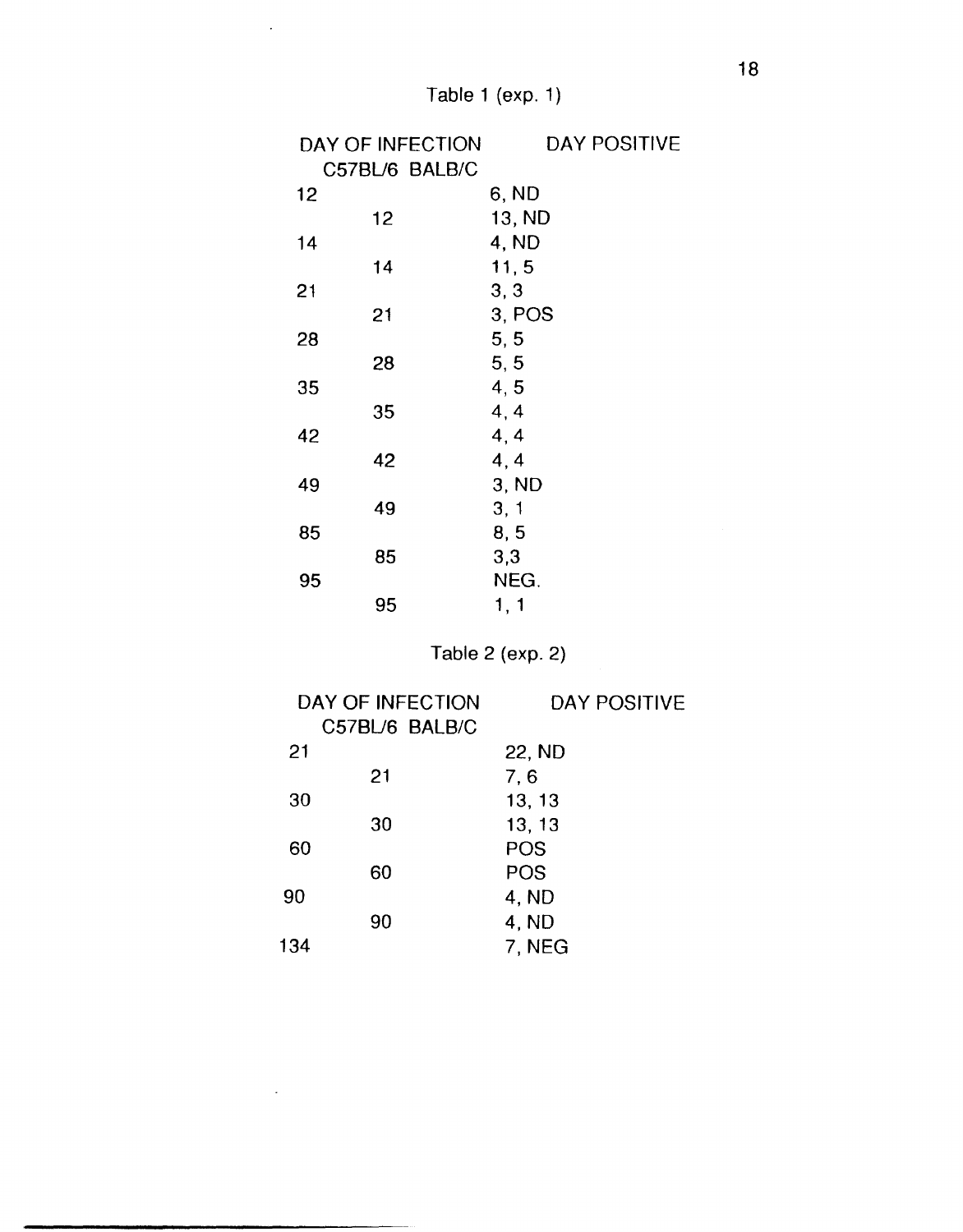#### **DISCUSSION**

The results of this investigation indicate that the immune response to infection with  $\underline{L}$ . major in two inbred strains of mice, Balb/c and C57BI/6 is characterized by significant differences which may be correlated to the different susceptibilities of the two mouse strains to the parasite. Following infection, the resistant C57BU6 mice developed some footpad swelling which disappeared after several weeks, and some local lymph node enlargement. There was no splenic enlargement although the L. major did metastasize to the spleen as early as day 12 and was detectable in the spleen for up to 4 months. In addition, there was no detectable increase in the expression of la on adherant peritoneal exudate cells, the macrophages, during the course of infection. In contrast, the highly susceptible 8alb/c mouse strain developed footpad swelling and lesions and eventually loss of the infected foot accompanied by increasing local lymph node enlargement. The size of the spleens of these animals increased dramwically during the course of the infection indicating generalized Iymphoproliferation. Within a few weeks the peritoneal macrophages of the infected Balb/c mice began to show increased expression of la, a molecular marker of macrophage activation. As early as day 28 following infection in experiment one the macrophages of the Balb/c mice appear to become activated. In experiment two the Balb/c mice's macrophages seem to be activated by day 60. This longer time period before activation in experiment two is probably because the whole infection process seemed to be slower. One week after this activation,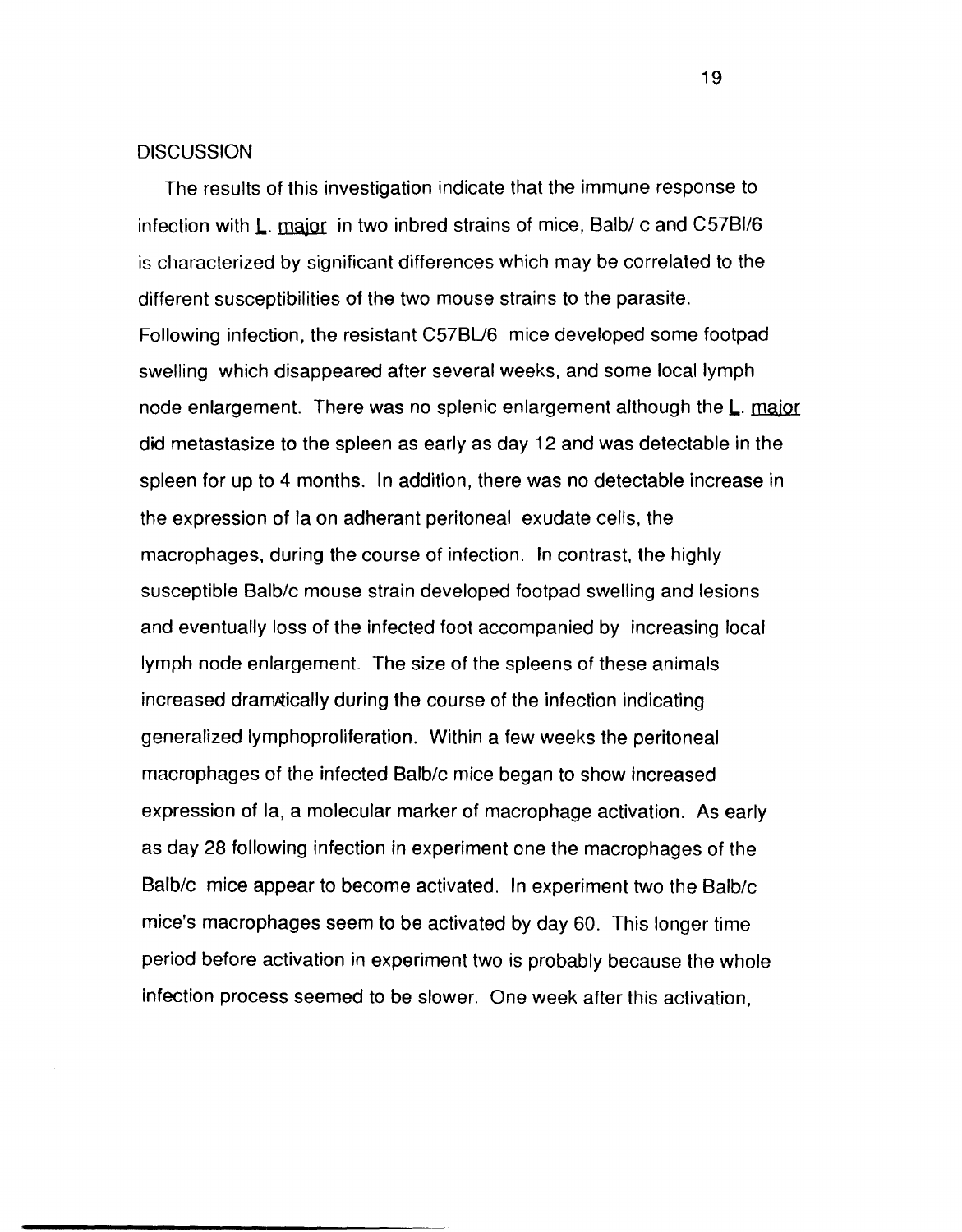day 35 in experiment one, and simultaneously in experiment two the spleen weight and lymph node weight of the Balb/c mice increase drastically, indicating that the activation of the macrophages may occur before marked splenomegaly and Iymphoproliferation. This macrophage activation only oocurs in the Balb/c mice as shown in both experiments. The fact that no macrophage activation nor increase in spleen weight occurs in C57BU6 mice suggests that increased macrophage activation may be correlated with strain susceptibility to  $L$ . major.

The increase of la on the macrophage is thought to be the result of either an increased uptake of antigen or stimulation by T- cells or perhaps a combination of both. What exactly causes the increased la level on peritoneal macrophages is not clear. It is thought that the way T-cells induce macrophages to display la is by secreting gamma interferon and other Iymphokines (6). As the resistant C57BU6 strains have normal levels of la throughout the infection, this increased level of la expression in Balb/c mice is thought to be either the result or of the cause of a non-protective immune response.

The increased number of activated macrophages in the Balb/c mice may be due to faulty procesing of antigen by the macrophage, or some T-cell abnormality. This T-cell abnormality may cause the T-cell to secrete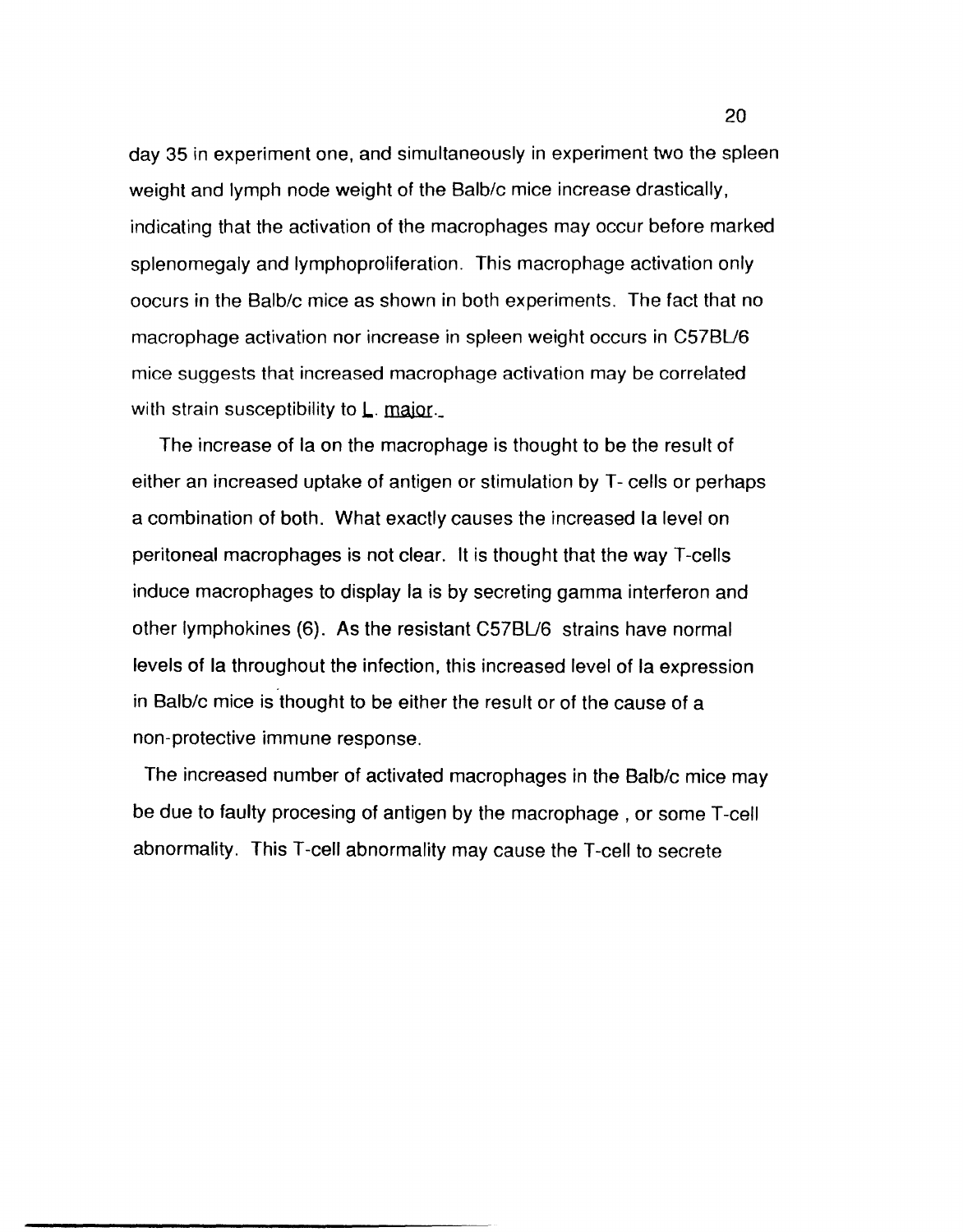an la inducing substance that causes these macrophages to become activated which then further activates the abnormal T-cell. Indeed, an la inducing factor is found to induce la in the autoimmune MRL-Ipr mice (4).

Experiments ar now being conducted in which 8alb/c mice are given Cyclosporine. When the mice are given this immunosuppressant, they become resistant to serious disease, but not to infection, if the drug is given a few days before the parasite is injected. It has been shown in other experiments that Cyclosporine depresses Class two major histocompatibility antigens (3 and 4). We suspect that this drug will prevent the increase of la positive macrophages in the 8alb/c mice.

## **CONCLUSIONS**

In general the infected 8alb/c mice showed a dramatic increase in footpad size, spleen weight, lymph node weight, and the percent of la positive macrophages in their peritoneal exudate. The *C578U6* , on the othe r hand, showed a slight increase in spleen weight, footpad size, lymph node weight during the beginning of the infection with an eventual return to normal levels and no increase in their percent of la positive peritoneal exudate macrophages. More experiments like these and experiments using Cyclosporine will elucidate the failure of the 8alb/c mice to develop protective immunity against L, major.

Special thanks to Dr. Nancy 8ehforouz for her supervision and direction of my research.